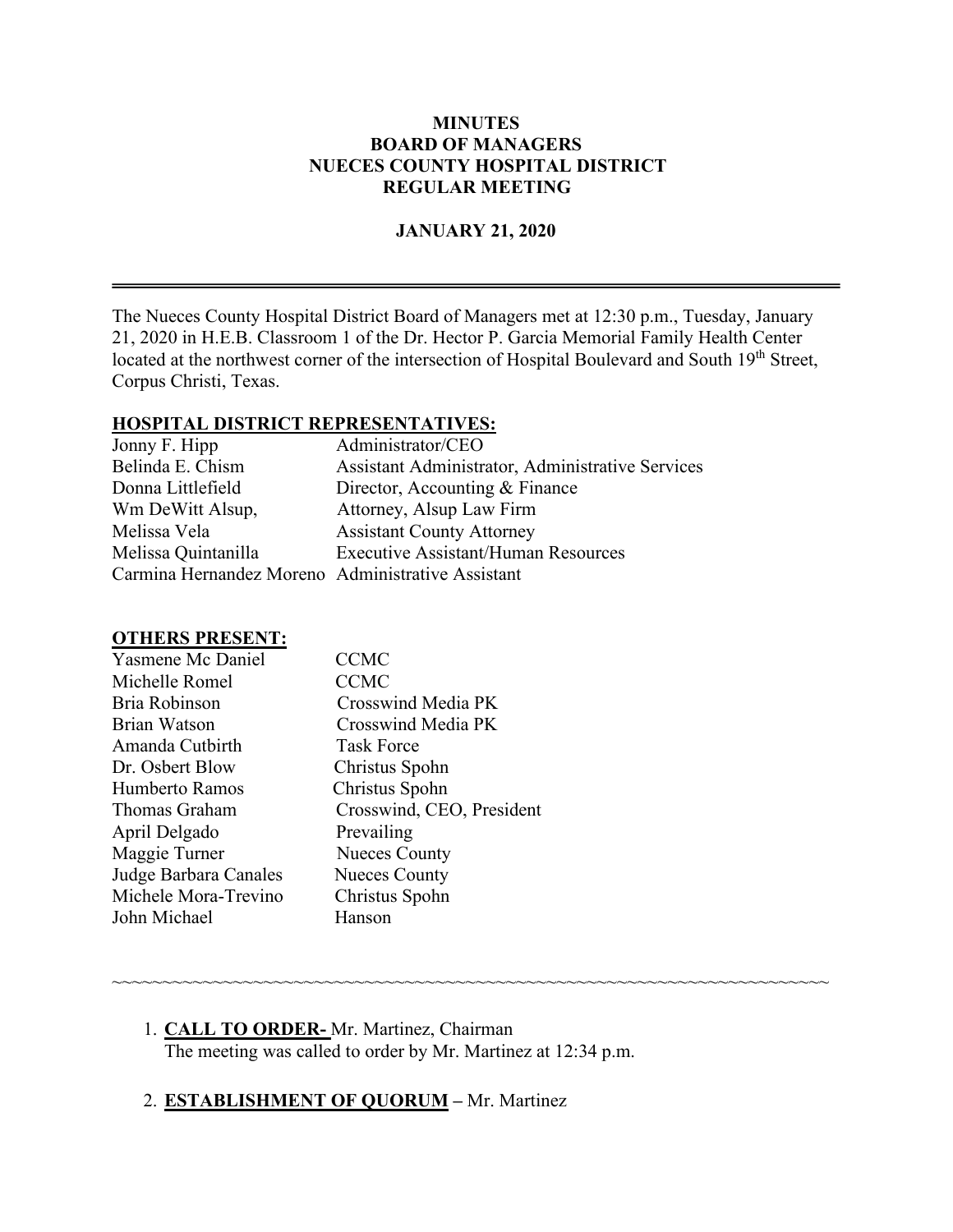A quorum was present with all members in attendance.

**John B. Martinez – Chairman – PRESENT Sylvia Tryon Oliver – Vice Chair – PRESENT Belinda Flores – PRESENT Vishnu V. Reddy, M.D. – PRESENT Pamela L. Brower – PRESENT Daniel W. Dain – PRESENT John E. Valls – PRESENT**

3. **PUBLIC COMMENT** - Persons wishing to comment on any item(s) on the agenda or any subject within the Board's responsibilities must sign-in on the "Agenda Item Request to Speak" form provided at the entrance of the Board meeting room at least five (5) minutes prior to commencement of the meeting. Commenters shall limit their comments to three (3) minutes, except that Commenters addressing the Board through a translator shall limit their comments to six (6) minutes. See the "Public Comment" section of the preceding General Information page for additional information.

## **Judge Barbara Canales Dr. Osbert Blow**

- 4. **CONSENT AGENDA** See the "Consent Agenda" section of the preceding General Information page for an explanation of the Consent Agenda and for additional information.
	- A. Confirm posting of meeting's public notice.
	- B. Approve minutes of Board of Managers December 17, 2019 Regular Meeting.
	- C. Receive listing of new vendors as of January 15, 2020; listing provided pursuant to Board of Managers Bylaws, Article 2, §2.1 B and Texas Local Government Code, Chapter 176.

## **Motion by Mr. Valls and seconded by Ms. Brower. MOTION CARRIED.**

#### **Consent Agenda Items 4 (A-C). Approved.**

D. Ratify Administrator's action(s) performed as part of his duties directing the affairs of the Hospital District as required by the Board of Managers or by law; duties established pursuant to Texas Health and Safety Code, §281.026(e):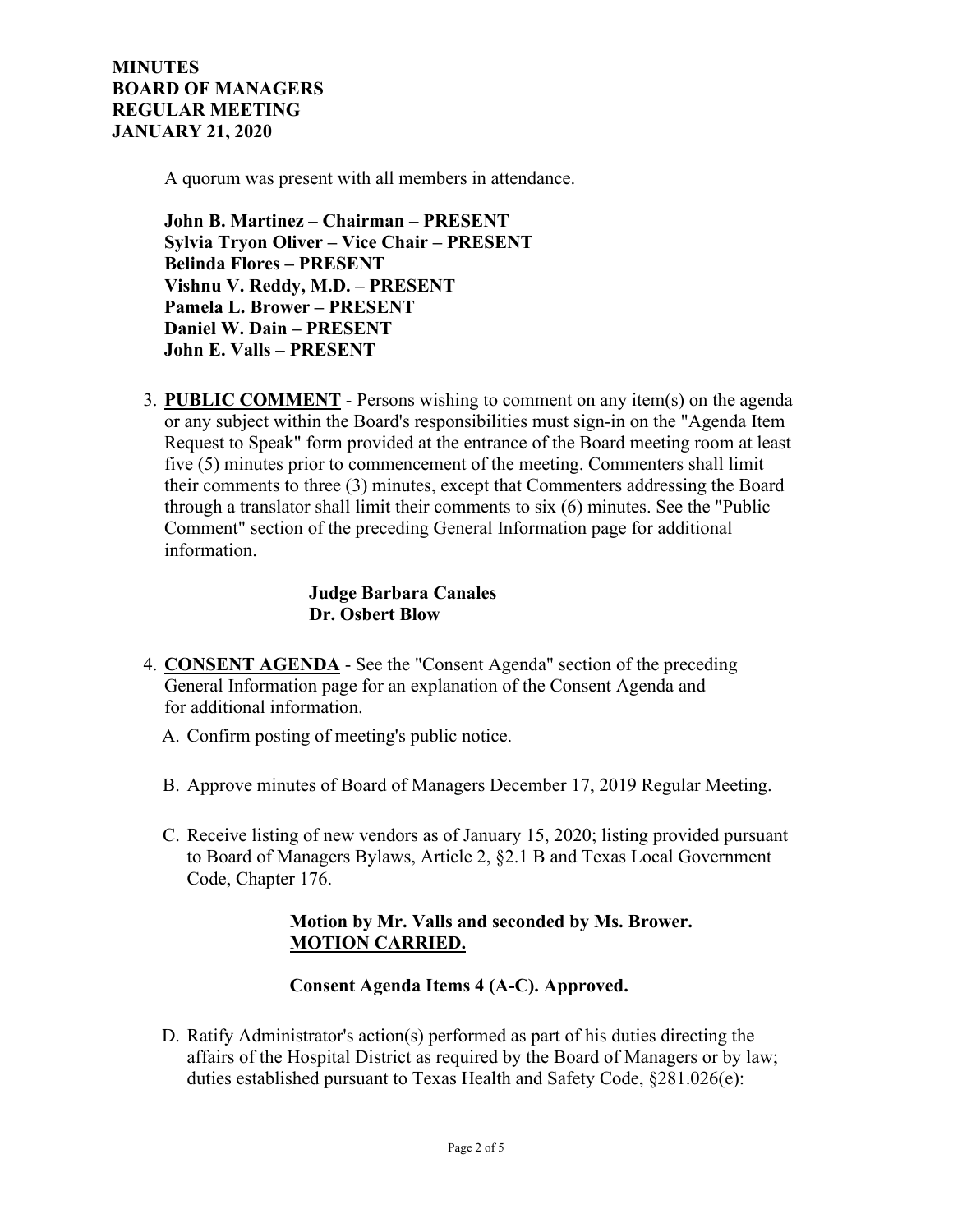1) Ratify renewal of Pharmacy Benefit Administrative Services Agreement with Script Care, Limited for the period January 1, 2020 - December 31, 2020; renewal exercises third of three additional one-year renewal options pursuant to Section 22.2 of Agreement.

### **Motion by Mr. Valls and seconded by Ms. Brower. MOTION CARRIED.**

 **Copy of Pharmacy Benefit Administrative Services Agreement is attached hereto for information and made part of these minutes.**

### 5. **REGULAR AGENDA:**

### A. **Finance Committee:**

1) Receive and approve unaudited Hospital District financial statements for the month and fiscal year-to-date period ended November 30, 2019. *(ACTION)*

> **Motion by Mr. Valls and seconded by Dr. Reddy MOTION CARRIED.**

 **Copies of unaudited financial statements are hereto for information and made part of these minutes.**

#### B. **Community Mental Health Initiatives:**

1) Authorize the Administrator to prepare a Personal Services Agreement relating to the development of a public education, communication, and information campaign for the purposes of engaging Nueces County's citizens and key community stakeholders in the County and Hospital District's efforts to combat the opioid epidemic, and address current mental and public health issues in Nueces County. *(ACTION)*

### **Motion by Mr. Valls and seconded by Dr. Reddy. MOTION CARRIED.**

#### 6. **FACILITIES TOUR:**

A. The Board of Managers will participate in a tour of Hospital Districted-owned and CHRISTUS Spohn Health System Corporation-constructed facilities located at 2606 Hospital Boulevard, Corpus Christi, Texas and other adjacent and nearby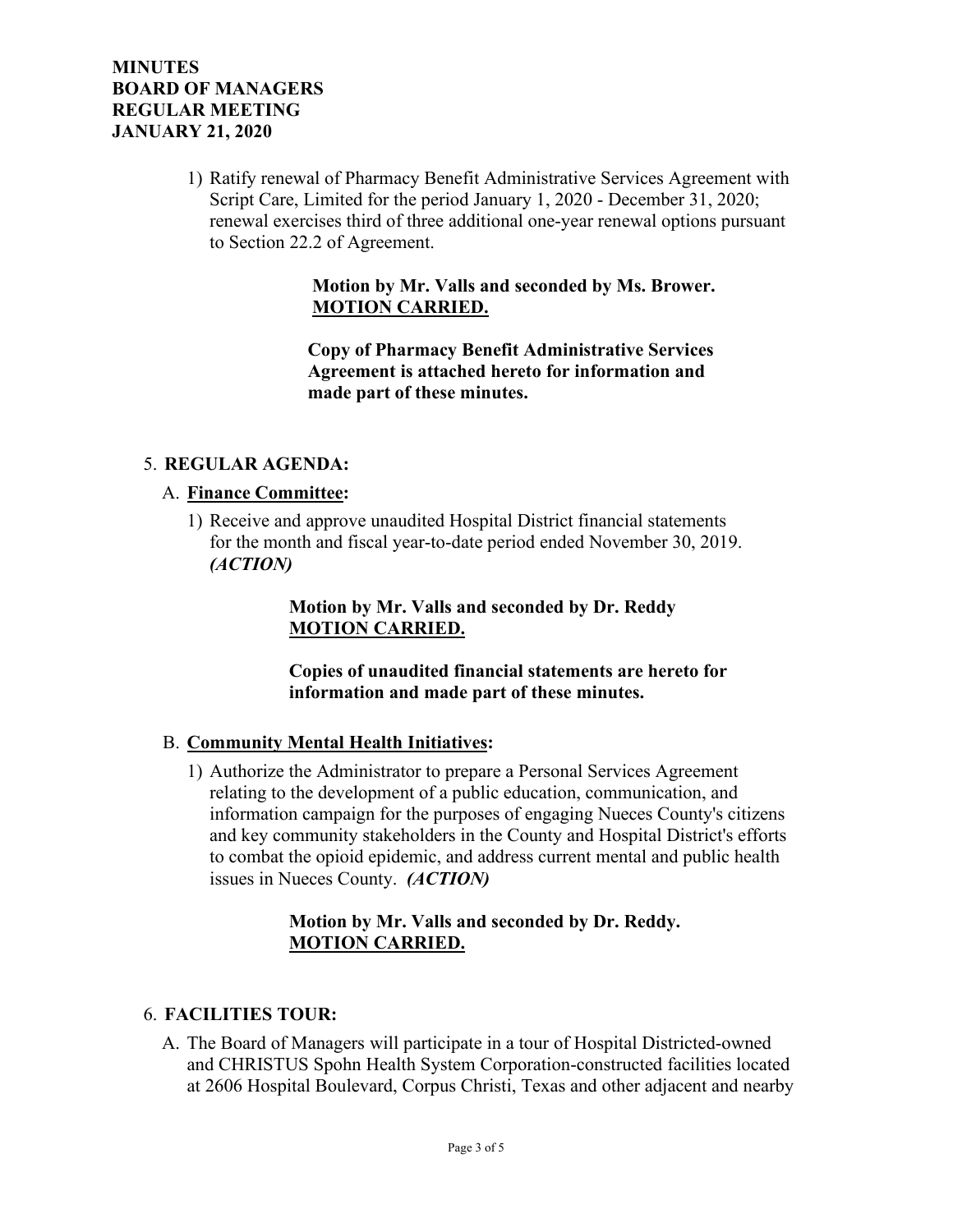properties owned by the District; facilities to be toured are the Dr. Hector P. Garcia Memorial Family Health Center, CHRISTUS Spohn Hospital Corpus Christi-Memorial (formerly known as Memorial Medical Center), Crisis Stabilization Building located adjacent to CHRISTUS Spohn Hospital Corpus Christi-Memorial, and medical office buildings located between Morgan Avenue and Hospital Boulevard, Corpus Christi, Texas. During the tour, Board members may make comments and ask questions regarding the toured properties and constructed facilities, but will not take any action on any matters relating to the properties or facilities. *(INFORMATION)*

#### **Record reflects that the tour started at 1:11 pm. Tour ended and meeting commenced at 2:15 pm.**

# 7. **ADMINISTRATOR'S BRIEFING:**

A. Future Board of Managers and Board Committee meetings:

- 1) Next Scheduled Regular Board Meeting: February 18, 2020, 12 Noon (date, time, and location subject to change); and
- 2) Next Scheduled Regular Finance Committee Meeting: February 18, 2020, 11:00 AM (date, time, and location subject to change).

## 8. **ADJOURN**

### **Motion to adjourn by Mr. Martinez. Motion by Ms. Flores and seconded by Mr. Dain. Adjourned at 2:18 pm.**